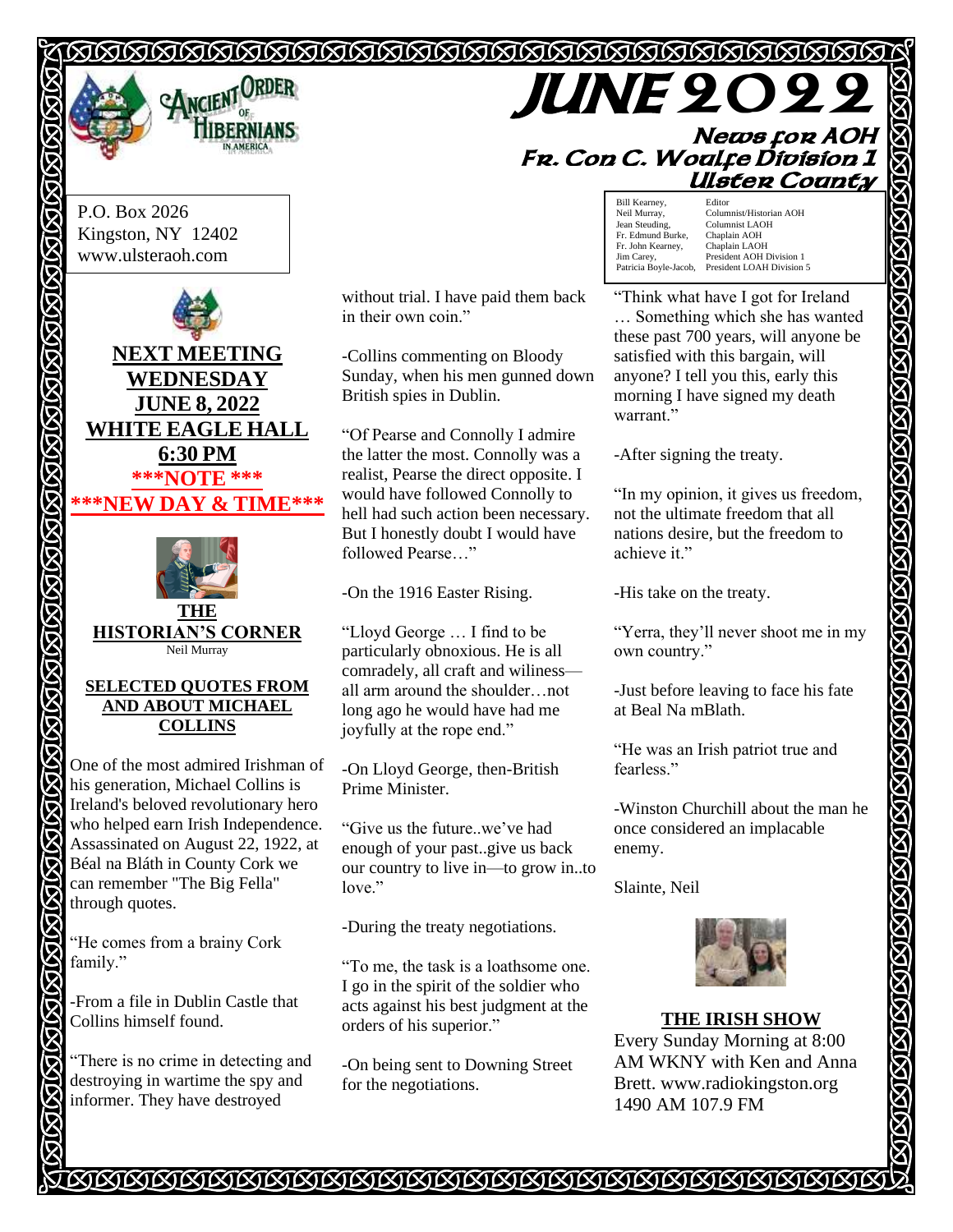# <u> TAAAAAAAAAAAAAAAAAAAAAAAAAAAA</u>



If you are in the AOH, LAOH, JRAOH, or Pipe Band and would like to learn more about these initiatives or help manage them, please feel free to contact me via Facebook.

In the meantime, please check us out at the links below:

• Facebook: https://www.facebook.com/Ul sterAOH

Twitter: @UlsterAOH

Ø

We also have pages' setup for the Irish Cultural Center Hudson Valley. They can be found at:

- Facebook: https://www.facebook.com/IC CHudsonValley
- Web: http://www.icchv.org
- Twitter: @ICCHudsonValley

Finally, if you have any pictures, events, or announcements you would like to have posted on the AOH or ICC Facebook pages, please send a message to either Facebook Account.



**DUES ARE DUE FOR 2022**  The bills for the 2022 and any previous years have been sent to the membership. Please pay as soon as you can, we need your help this year more than ever. Our dues are very reasonable at \$25.00 per year.

Keep up your support for our efforts to educate our kids and the general public about our great culture.

Remember we need to pay for all those on our membership list for National and State Dues. Send your dues and also for any other prior years to: UCAOH Div 1

PO Box 2026 Kingston, NY 12402



## **AOH JUNIOR DIVISION**

Dave Jackson As always, we need your help to spread the word. Nephews, Cousins, Grandsons, Family Friends... we need them all to join! Please help keep the AOH alive by infecting our youngsters with the same beliefs and cultural richness as we have! Please call me directly for involvement - Dave Jackson 845-389-5150. Any input and assistance are welcomed!!



Sponsor someone for membership. Applications are on the website and dues are only \$25.00 per year.

Keep searching out those Irish sons that qualify for membership.



## **PRAYERS FOR THE SICK**

Please keep in your prayers all our members who may be experiencing ill health. Please keep in your prayers Dr. Jim Cone, Fr Edmund Burke. Fr. Burke has Moved to Woodland Pond in New Paltz.

If you would like to send him a card or schedule a visit his contact information is: Fr. Edmund Burke, Room #1121. Address is 200 Woodland Pond Circle, New Paltz, NY 12561



**IRISH CULTURE CENTER (ICC) - HUDSON VALLEY** www.icchv.org

## **IRISH CULTURAL CENTER CONSTRUCTION**

The ICCHV building project keeps moving forward.

We have received the permit drawings and are working to get these up dated and get our permit. As everyone, knows it has been a long struggle to get to this point. In addition, costs for the construction have increased significantly since our initial designs were costed.

We need to organize a building construction-fund raising committee that will augment the grant funds so we can complete the building. Please let us know if you can help on this committee. Stay tuned exciting times are

coming.

**Gaelic Classes** conducted by our own Bob McDonald are ongoing online.

**Trad Sessions** continue at the Ole Savannah the first Sunday of each Month with Terry McCann and Steven Gara. Come on down and bring your instrument and join in.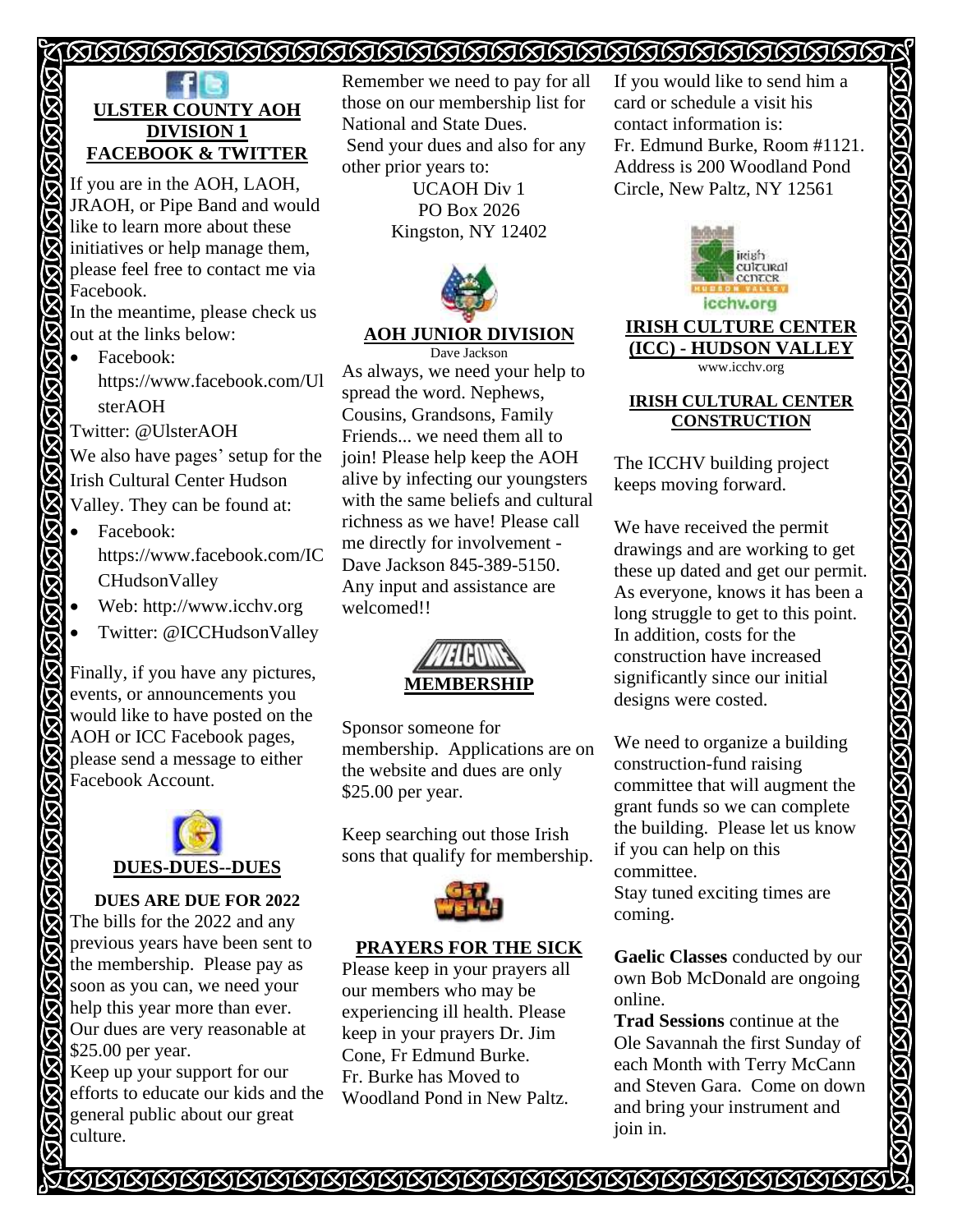# <u> SASSASSASSASSASSASSASSASSASSASSA</u>

Check out the ICCHV website ICCHV.ORG We hope you will participate in this year's Summer Series and support our loyal sponsors. Thank you. Keep Moving Forward!!

**AOH "LUCKY THREE" IRISH CALENDAR WINNERS**  Bill Murphy

**MAY**

5/04 #921 \$125 Megan & Nicole Murphy (AOH in America) 5/04 #921 \$125 Patricia M. Netter (AOH in America) 5/04 #921 \$125 Andrew J. Gilday (AOH in America) 5/04 #921 \$125 Kathie Reilly (AOH in America) 区 5/04 #921 \$125 Ms. Karen Fiandaca (AOH in America) **5/08 #162 \$125 Patrick Long** (Mother's Day) 5/15 #221 \$75 Anthony McCarole (Sunday) **5/17 #123 \$35 Thomas Fiore** 5/17 #123 \$35 John Deuire 5/17 #123 \$35 Karl J Schuerzinger 5/17 #123 \$35 Eric Langdon 5/17 #123 \$35 Kevin M Roach 5/17 #123 \$35 Mia VanLoan 5/17 #123 \$35 Michele McElrath **5/17 #123 \$35 Ms Gail Diamond** 5/20 #103 \$35 Maureen Fuoco 5/20 #103 \$35 Steve Terpening 5/20 #103 \$35 Tim McArdle 5/22 #068 \$75 Skip Westagard (Sunday) 5/24 #415 \$35 Pam Boyle 5/26 #828 \$35 Kim Klomm 5/27 #517 \$35 Maureen MacArthur 5/31 #726 \$35 Mark VanDemark

5/31 #726 \$35 Larry Begnal 5/31 #726 \$35 Timothy Geary



Ulster County AOH Pipe and Drum band is back to regular practices on Wednesday evenings. We are preparing for the upcoming Memorial Day events and working on some new tunes.

Upcoming events June 11- Dutchess County Volunteer Fireman's Parade June 24 – Rondout High School Graduation July  $4 -$  Saugerties  $4<sup>th</sup>$  of July Parade July 30 – Ulster County Volunteer Fireman's Parade



# **NEXT MEETING**

June 14 at 6 p.m. (Picnic) Sue Feeney's home, 1256 Rt. 213 Welcome to the beautiful month of June! A special welcome to Geraldine Maloney who was sworn in at our May meeting. Thank you to those who attended the meeting for bringing baby items for the Pregnancy Support Center. This is a pro-life organization, and we are so happy to support them. Our June get-together (picnic) will be held on June 14 at 6:00 p.m. at Sue Feeney's home at 1256 Rt. 213. Chrissie Wrixon and Pam Boyle

have volunteered to chair this event. It will be catered, and the menu includes barbequed chicken, sausage and peppers, antipasto salad, green salad, bread, water, coffee. There will be an ice cream bar for dessert, so we don't need for you to bring dessert. Snacks, chips, dips, etc. will be welcome. The cost is \$14. You may contact Chrissie (845-901-1191), Pam (845-901- 1465), Ginger Mills (845-439- 7301) or Patty Boyle-Jacob (845- 594-6594)) for reservations. Bring a chair, and if you wish, an adult beverage. You may send checks made out to LAOH to PO Box 2432, Kingston, NY 12402, or drop them off at Pam's home, 611 Delaware Ave., Kingston, by June 10. Thank you, Chrissie and Pam, for once again taking on this responsibility. Thank you, Sue, for your generous hospitality! If you haven't been to Sue's, her backyard is a beautiful setting, roomy, comfortable and perfect for a picnic (and our shenanigans LOL)! We need another person to co-chair the Hooley with Chrissie Wrixon so think about that possibility! As always, we need many hands-on deck to help at the Hooley. We did not have a booth last year, and this year we plan to go full speed ahead! The raffle tickets for the twenty-week club will be available at the picnic. Patti Gilpatric has again volunteered to plan the weekly raffles! Checks and ticket stubs should be mailed to the LAOH, PO Box 2432, Kingston, NY 12402. Our fall fundraiser is a lasagna dinner (take out) on October 1 at the VFW on East Chester Street. That has always been a very successful endeavor!

<u> NARISINARISINARISINARISINARISINARISINARISINARISINARISINARISINARISINARISI</u>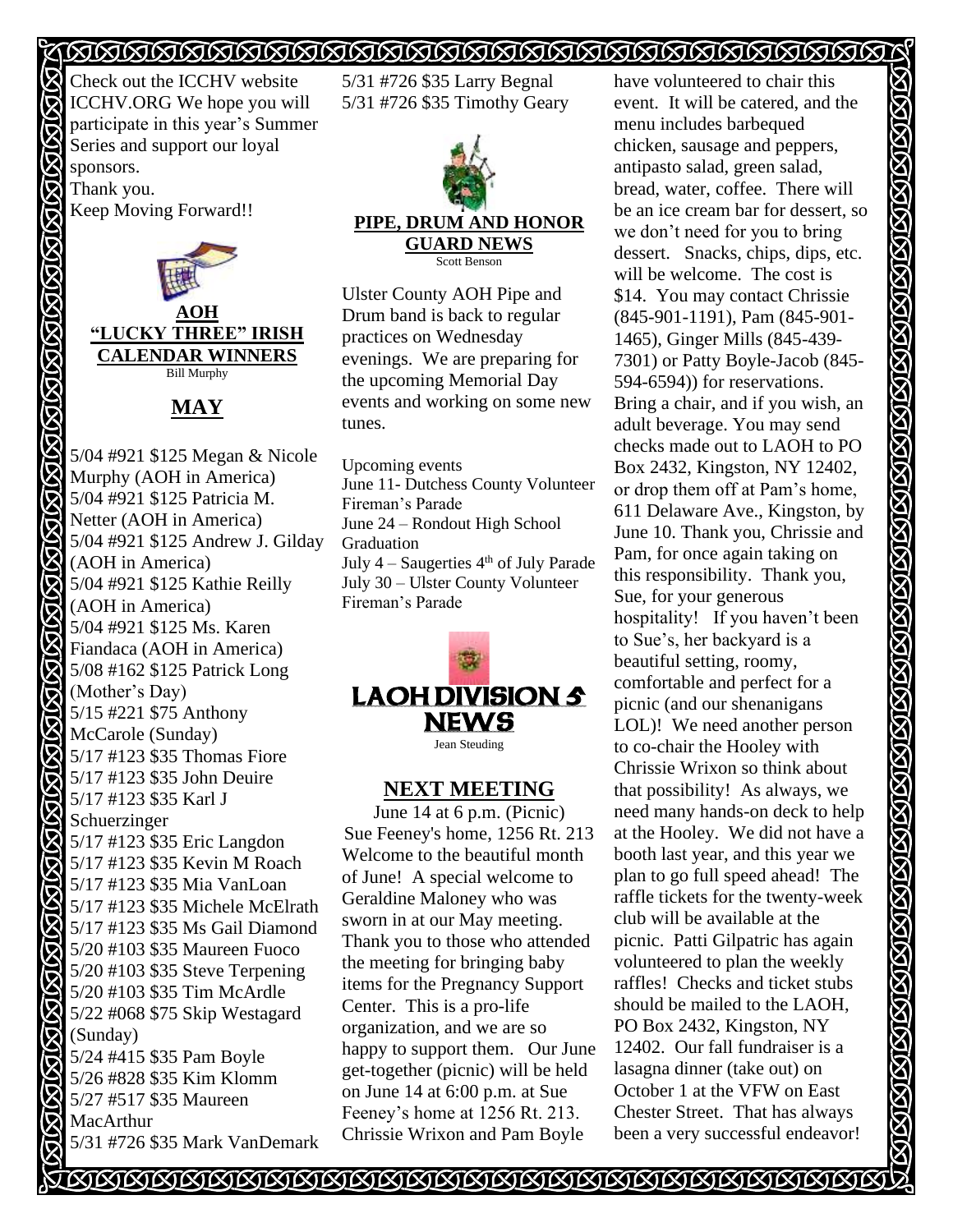# <u> AAAAAAAAAAAAAAAAAAAAAAAAAAAAA</u>

Mark your calendars, and tell your relatives and friends it's a "no cook" night! Heritage awards for graduating seniors were given again this year. Thank you, Ginger Mills, for mailing them in such a timely manner! Congratulations to Sarah Basile and Margaret VanValkenburgh, granddaughters of Helen Basile; Paige Bell, granddaughter of Maryanne Staccio; Clare Cook, daughter of Katie Cook and granddaughter of Kathleen Carey-Mihm; McKenna Fairley, granddaughter of Barbara Fairley; Sarah Garelik, granddaughter of Maureen Bradley; Kayla Hughes, granddaughter of Judy Lukaszewski; Gemma McCabe, granddaughter of Barbara McCabe and Madison<br>McDermott granddau McDermott, granddaughter of Betty Manicone. Congratulations to Clare Cook, Kingston High School May Queen, and to her family! A great honor! We wish our graduates happiness and success in all their future endeavors. If you have questions or concerns about any issue, contact Patty Boyle-Jacob (pajacob1@yahoo.com). Please remember those who could use some prayers: Ethel Navarra, Lorraine Wagner, Eleanor Ayres and Kathleen Houghtaling. Please notify Judy Mathews (judymath4@yahoo.com or 338- 1618) if you want us to pray for you or a loved one or if you know a member, relative of a member or a friend of the LAOH you think should receive a card of some type. For your information, Fr. Scafidi will celebrate Mass in St. Mary's cemetery on Sunday, July 3, at 11:00 a.m. as well as Sunday,

June 19, at 11:00 a.m. Remember Flag Day, June 14, and remember your dad on Father's Day, June 19, whether he is here or with God. As we begin the summer season, stay safe and well! Pray for the families of those who died in the horrific tragedy in Texas as well as Buffalo and California! Keep praying! Pray for PEACE in our country and in the world, especially in the Ukraine. God Bless Us All!



- Prep 15 Min
- Total **15** Min
- Servings **2**

You'll be happy to discover that your Italian-restaurant favorite is so easy to make at home. While it certainly sounds like a complicated dish, this simple shrimp scampi recipe, which is made right in a skillet, can be on the table in just 15 minutes.

## **Ingredients**

- **1** tablespoon olive or vegetable oil
- $\frac{3}{4}$  lb. uncooked deveined peeled medium shrimp, thawed if frozen, tail shells removed
- **1** medium green onion, thinly sliced (1 tablespoon)
- **1** clove garlic, finely chopped
- 2 teaspoons chopped fresh or  $1/2$ teaspoon dried basil leaves
- **2**teaspoons chopped fresh parsley or 3/4 teaspoon parsley flakes
- **1**tablespoon lemon juice
- 1/8 teaspoon salt

• Grated Parmesan cheese, if desired.

### **Steps**

1 In 10-inch skillet, heat oil over medium heat. Add shrimp and remaining ingredients except cheese. Cook 2 to 3 minutes, stirring frequently, until shrimp are pink. (Do not overcook shrimp or they will become tough.) Remove from heat. Sprinkle with cheese.

### **Tips from the Betty Crocker Kitchens**

**Tip 1** Sprinkle chopped green onions on top for a pop of color. **Tip 2** Fresh and frozen shrimp are sold by a descriptive size name like jumbo or large, and by "count", or number per pound. The larger the shrimp, the lower the count. Size and count vary throughout the United States.

**Tip 3** Shrimp are sold in a variety of ways: raw ("green") with the heads on; raw in the shell without the heads; raw, peeled and deveined; cooked in the shell; or cooked, peeled and deveined. Shrimp should have a clean sea odor. If they smell like ammonia, they're spoiled and should be discarded.

**Tip 4** Linguine or angel hair pasta, tossed with grated Parmesan and a generous sprinkle of thinly sliced fresh basil, is a good nest for the juicy shrimp. With cooked rice is another way to serve the shrimp, it's great at soaking up the garlicky pan juices.

**Tip 5** Raw shrimp should be stored in a leakproof bag or plastic container with a lid. Cook shrimp with 2 days. Tip 6 Cook the shrimp only 2 to 3 minutes, stirring frequently. Shrimp will turn pink when done.